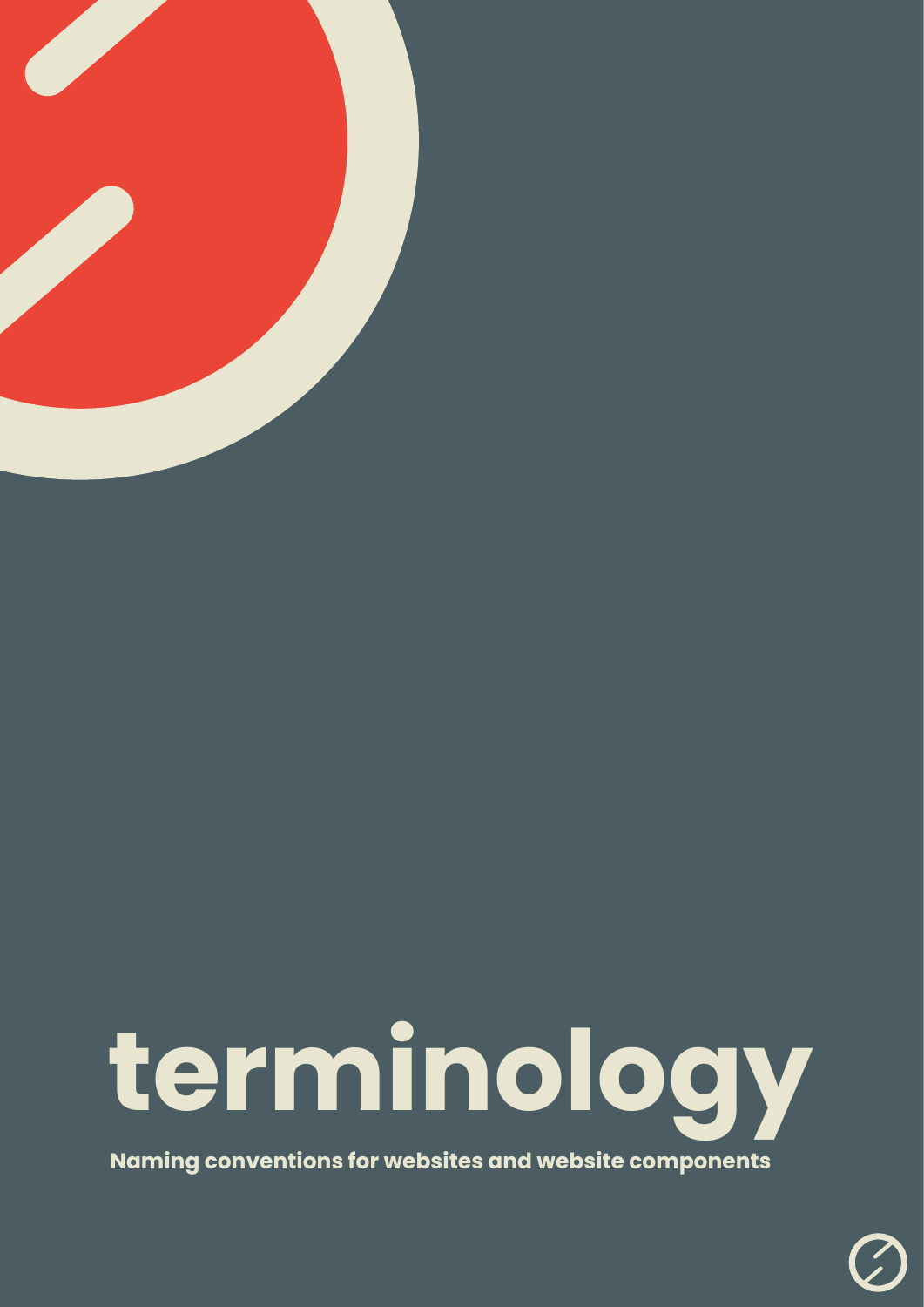## **homepage terminology**

Website developers often use technical language that can be slightly confusing, especially for those who do not create websites for a living. We hope that this short guide will clarify and perhaps demystify the terminology we will be using during the development of your website.

### **Typical homepage components**

1. Logo and strap-line: The company logo is customarily aligned, top-left of each page. Sometimes a short line of text called a strapline is also included.

2. The Masthead section. The masthead is positioned at the top of every page and contains the logo and other elements.

3. Search field. The website search field.

4. The top-level menu or primary navigation, presented either as a drop-down menu or non-drop-down menu.

5. Image or content slider. This component generally consists of a large, high-quality image and sometimes associated overlay text.

6. Primary content area. The main area of each page on a website.

7. Homepage Sidebar. The homepage sidebar usually contains news or event teasers, video, images, files, maps and related text.

8. Teaser Cards. A teaser card acts as a call to action. Teaser cards are often presented in a row or a grid and often hold images, text links and buttons.

9. The footer. The footer is the section at the bottom of every page. It holds links, social media icons and other small text.



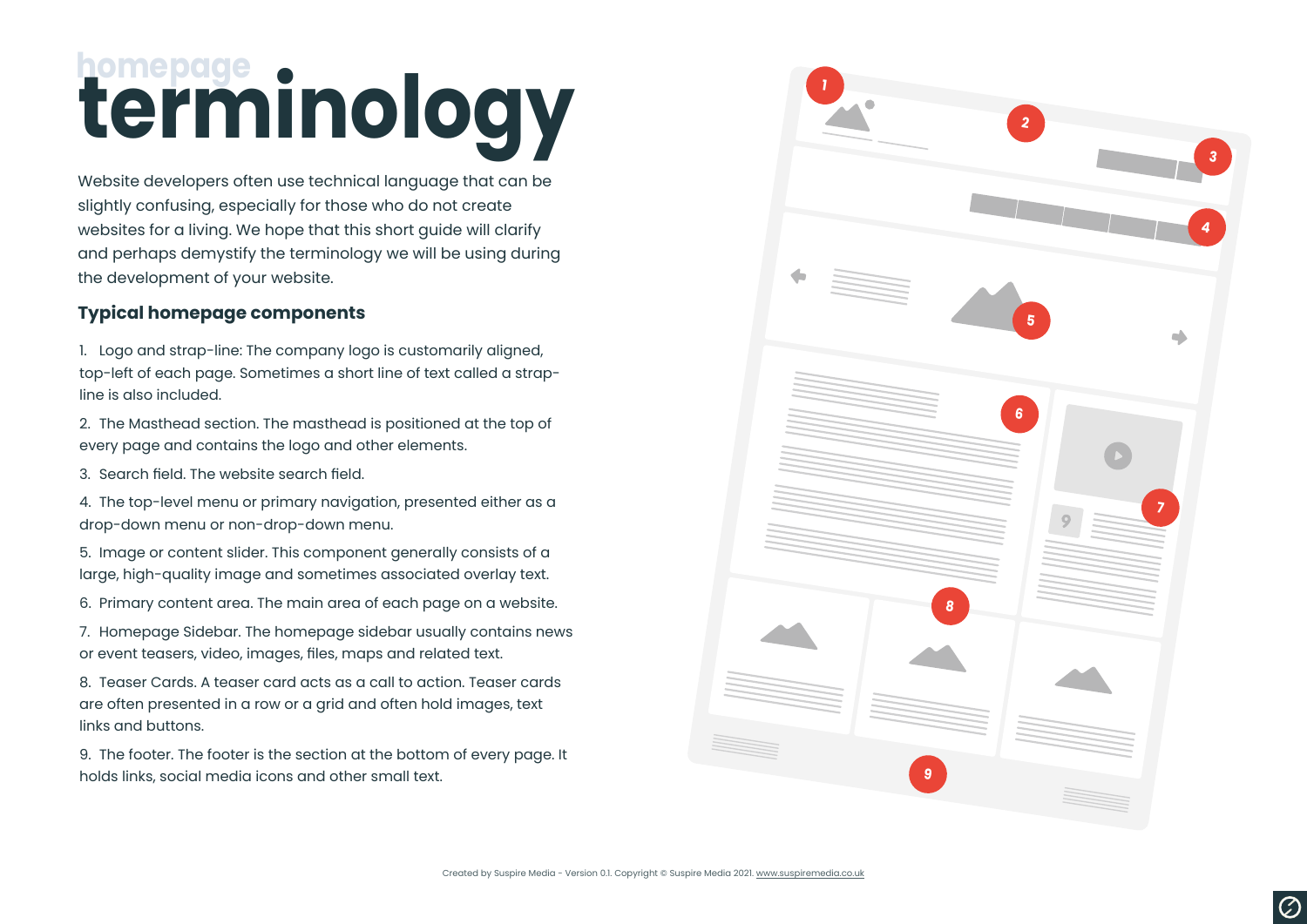## **terminology sub-pages**

### **Sub-pages components and features**

Sub-pages can be very simple, displaying only a few paragraphs of text or be very elaborate, presenting a range of multiple content types. Here we list some of the most common types of content frequently seen on sub-pages.





1. On sub-pages, the logo acts as a link back to the homepage.

2. The top-level menu or primary navigation is often colour coded, displaying text hover-effects and on-states to improve usability.

3. Breadcrumb navigation will show a user's path and current location on the site. The term refers to the Hansel and Gretel fairy tale in which the main characters create a trail of breadcrumbs leading back home.

4. Page feature image - often positioned just above the primary content. The featured image may also have a short text caption.

5. Sub-page sidebar. The sub-page sidebar usually contains a submenu or sub-navigation. The sidebar may also include video, maps, images, files and other related text.

6. Sub-menu. A sub-menu can display second, third and fourth levels of navigation.

7. Primary content area. The main area of each page on a website.

8. Supporting image. A high-quality image within the primary content area that enhances page copy.

9. Audio Player.

10. Tabs. Clicking a tab reveals a specific body of copy.

Note: The Homepage and sub-pages will often share similar components.